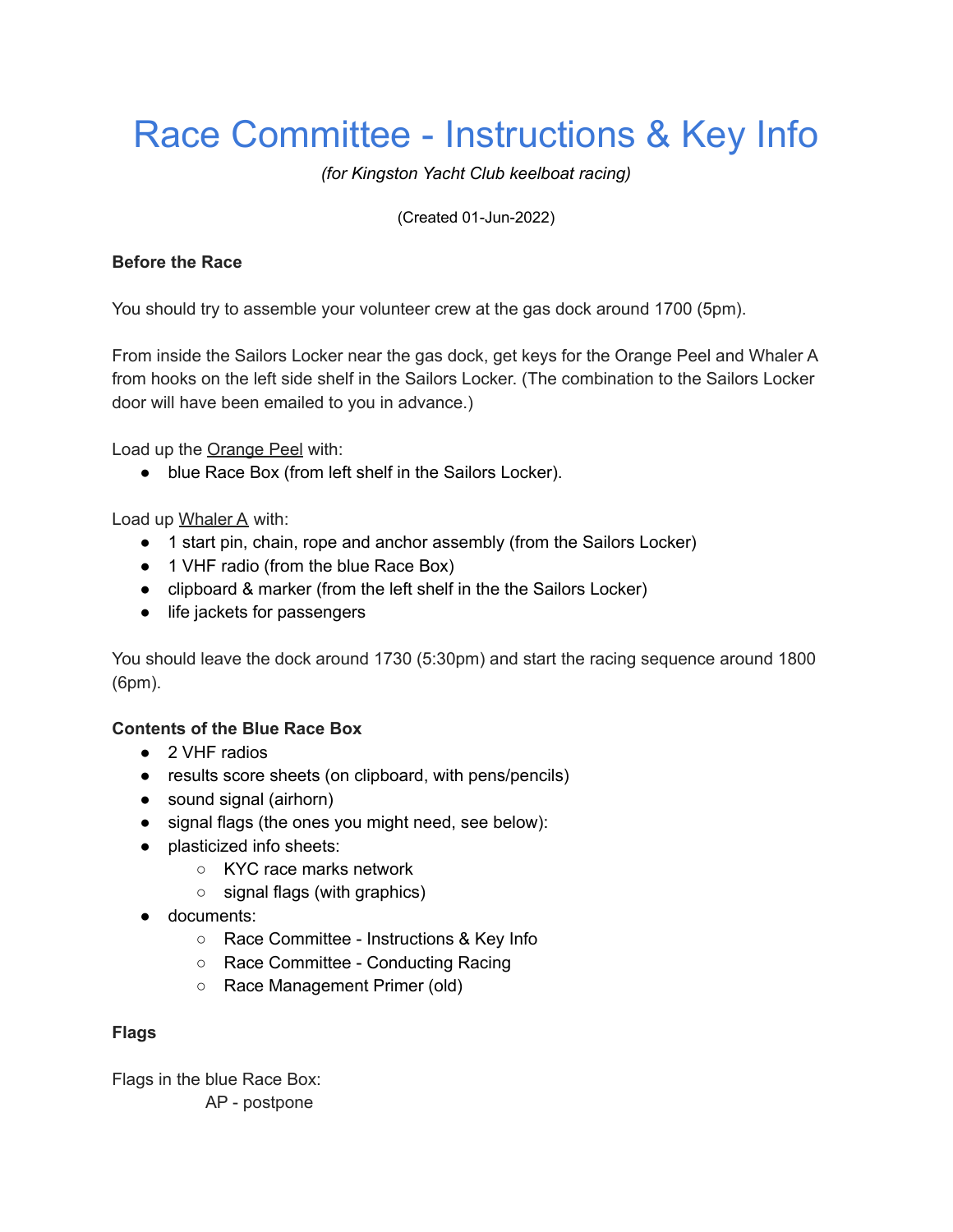- C change course
- H N over H: abandon and return to shore
- L come within hail
- N N over H: abandon and return to shore
- P preparatory
- RC race committee
- S shorten
- Y life jackets are required
- 1 fleet one
- 2 fleet two
- 3 fleet three

Flags on ends of stick on the Orange Peel:

X - individual recall 1st substitute - general recall

Note: You do not need to locate flags in the flags compartment on the Orange Peel and please do not return the flags you use there. All the flags you should need are in the blue Race Box and should be returned there.

### **Operating the Orange Peel**

*Starting the engine:*

- Turn on the power breaker switch inside the shelf just to the right of the steering area.
- Turn on the blower (labeled switch on the console)
- Push button on right side of the throttle handle in and pump the throttle back and forth twice.
- Push button on right side of the throttle handle in push the handle forward while also turning the ignition key. Engine should start after turning over a few times.
- Let the engine idle moderately high for a few minutes (i.e. to warm it up).
- Throttle back to neutral position. Engine should continue idling.

#### *Operating the boat:*

- Run at slow to moderate speed.
- Only go to high/max speed if necessary.

#### *Anchoring:*

- Uncleat the anchor chain.
- At the bow of the boat, pull the anchor retaining line to free the anchor and let it fall a bit off the roller.
- $\bullet$  Release the anchor chain and line until the anchor is on the bottom.
- Let the Orange Peel settle and play out the anchor line to get sufficient scope.